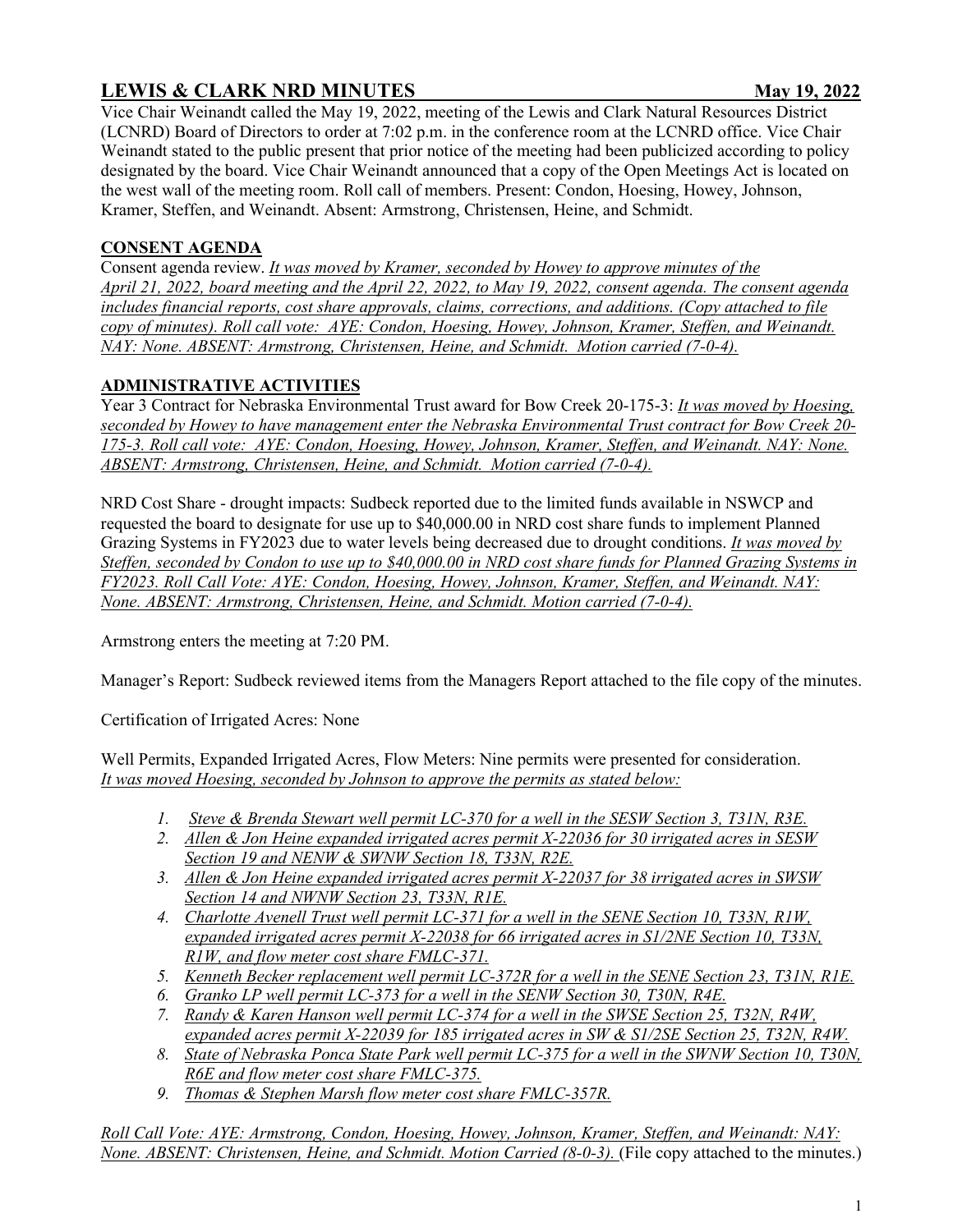Staff Reports: Reports for Hochstein, Lammers, Jacobsen, A. Fiedler, Trenhaile, and Ravenkamp were provided in the director packet.

### **AGENCY ACTIVITIES**

NARD Activity: Kramer had no activity to report.

NE Nebraska RC&D and Wau-Col Rural Water Activities: Howey reported on RC&D and Wau-Col Rural Water meetings and activities.

Natural Resources Commission (NRC): Steffen no activity to report.

Rural Water Advisory Committee: Weinandt and Fiedler reported on CKRWP activities. Weinandt presented recommendations from the May 12, 2022; meeting of the Cedar Knox Rural Water Project Advisory Committee as follows:

- *To approve Minutes of the April 19, 2022, Cedar Knox Rural Water Project Meeting.*
- *To approve expenses from April 20, 2022, to May 12, 2022, as presented.*
- *To approve submitting the preapplication to CBDG-DR for the Infrastructure Grant Match.*
- *To approve the Engineering Review Application for Josh & Nancy Probasco (Section 14, T33N, R3W, Knox County) and postpone action until next month for Marlin Roth (Section 20, T33N, R2W, Knox County.)*

*It was moved by Kramer, seconded by Armstrong to approve the Cedar Knox Rural Water Project report and each recommendation as stated above. Roll call vote: AYE: Armstrong, Condon, Hoesing, Howey, Johnson, Kramer, Steffen, and Weinandt. NAY: None. ABSENT: Christensen, Heine, and Schmidt. Motion carried (8-0- 3)*

Bazile GMA Updates: Jeremy Milander, Bazile Extension Educator, report was in the director packet.

Nebraska Forest Service: No report.

NRCS Report: Rebekah Jessen, NRCS District Conservationist reviewed current NRCS activities.

#### **EXCUSED ABSENCES - CORRESPONDENCE REVIEW**

Excused absences – Christensen, Heine, and Schmidt

#### **ADJOURN**

*It was moved by Johnson, seconded by Steffen to adjourn the meeting at 8:17 pm. Roll call vote: AYE: Armstrong, Condon, Hoesing, Howey, Johnson, Kramer, Steffen, and Weinandt. NAY: None. ABSENT: Christensen, Heine, and Schmidt. Motion carried (8-0-3).* 

Marcel Kramer Jeff Steffen Matt Weinandt

MEMBERS PRESENT GUESTS PRESENT Curtis Armstrong **Annette** Sudbeck, Manager Dave Condon Myles Lammers, Water Resources Coord.<br>
Leroy Hoesing Kristi Hochstein, Office Coord. Leroy Hoesing The Real Extraction Coord.<br>
Gary Howey The Reed Trenhaile, Information & 1 Reed Trenhaile, Information & Ed Technician Chris Johnson Rebekah Jessen, District Conservationist